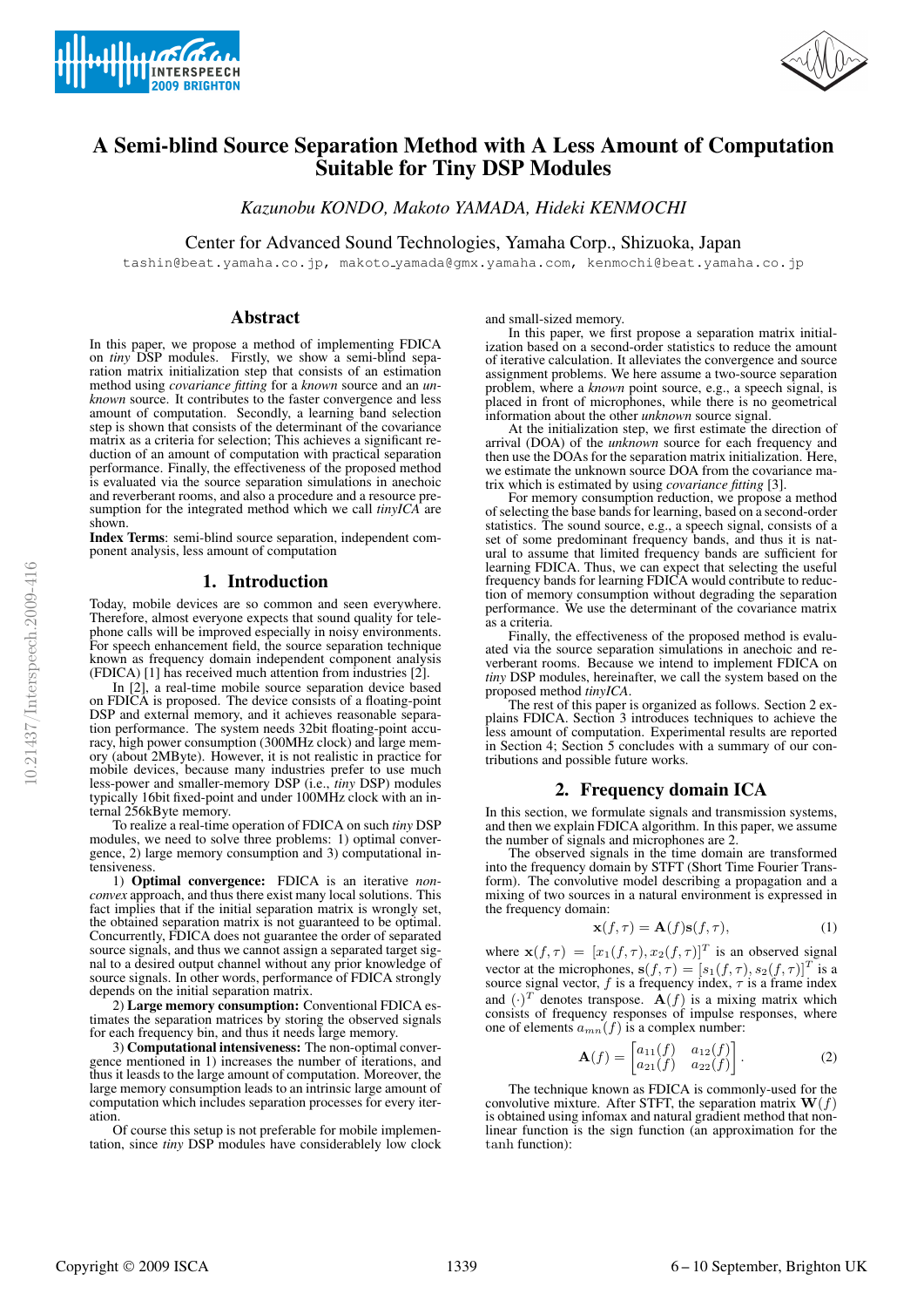

Figure 1: *Block diagram of conventional FDICA.*

$$
\mathbf{y}(f,\tau) = \mathbf{W}(f)\mathbf{x}(f,\tau),\tag{3}
$$

where  $\mathbf{y}(f,\tau)=[y_1(f,\tau), y_2(f,\tau)]^T$  is a separated signal vector. In our experiment described in the section 4, we adopt a following learning equation:

$$
\mathbf{W}_{l+1}(f) = \mathbf{W}_l(f) + \eta \{ \mathbf{I} - E_{\tau}[\phi(f, \tau) \mathbf{y}^*(f, \tau)] \} \mathbf{W}_l(f), \tag{4}
$$

where l is an iteration number,  $E_{\tau}[\cdot]$  is the expectation operator at the time frame  $\tau$  and  $(\cdot)^*$  is the Hermitian operator.

$$
\boldsymbol{\phi}(f,\tau) \equiv \left[\phi_1(f,\tau), \phi_2(f,\tau)\right]^T, \tag{5}
$$

$$
\phi_k(f,\tau) \equiv \text{sgn}(\Re\{y_k(f,\tau)\}) + j \text{ sgn}(\Im\{y_k(f,\tau)\}), \quad (6)
$$

denotes the nonlinear function and its vector, where  $\Re\{\cdot\}$  is the real part and  $\Im{\{\cdot\}}$  is the imaginary part.

It is important to obtain the proper separation matrix that two ambiguities must be solved. The scaling ambiguity can be solved by applying the projection back method [4], and the permutation problem can be solved by using the DOA information [5].

# 3. Reducing the amount of computation with the second-order statistics

Repeatedly, for the mobile devices such as *tiny* DSP modules, the low amount of computation is one of the most important key issues. Hence, we use the second-order statistics in order to save the amount of computation.

The covariance matrix is the common second-order statistics and easy to obtain because of the less amount of computation than the higher-order statistics.

In addition, under the mixing model in (1), we assume two conditions: 1) the direction of one of the source signals is already known, and 2) a number of the sources is same as a number of the sensors. Hereinafter, we show our proposed method under these assumptions and using the covariance matrix.

First, the matrix initialization step based on an adaptive beamforming [3] is introduced to avoid an ill convergence to local minima, and it achieves a less number of iterations concurrently. Second, some bands are selected by the determinant of the covariance matrix, and then learning of higher-order ICA is performed. For non-selected bands, alternative separation matrices are used, and also they consist of coefficients of beamformer which directions are estimated from the separation matrices with higher-order ICA. Moreover, we show an integration procedure between these methods —we call an integrated method *tinyICA*—, and then a presumption of the amount of computation is shown.

#### 3.1. Covariance matrix

The covariance matrix is calculated from the observed signal vector:  $\mathbf{r}$   $\mathbf{r}$ ,  $\mathbf{r}$ ,  $\mathbf{r}$ ,  $\mathbf{r}$ ,  $\mathbf{r}$ ,  $\mathbf{r}$ ,  $\mathbf{r}$ ,  $\mathbf{r}$ ,  $\mathbf{r}$ ,  $\mathbf{r}$ ,  $\mathbf{r}$ ,  $\mathbf{r}$ ,  $\mathbf{r}$ ,  $\mathbf{r}$ ,  $\mathbf{r}$ ,  $\mathbf{r}$ ,  $\mathbf{r}$ ,  $\mathbf{r}$ ,  $\mathbf{r}$ ,  $\mathbf{r}$ ,  $\mathbf$ 

$$
\mathbf{R}_{xx}(f) = E_{\tau}[\mathbf{x}(f,\tau)\mathbf{x}^{\top}(f,\tau)],\tag{1}
$$

where  $\mathbf{R}_{xx}(f)$  is the covariance matrix for one frequency bin.

#### 3.2. Matrix initialization with the covariance fitting

In this section, we explain the matrix initialization step for the two-source separation, and then we assume that one source comes from the *known* direction and the other source comes from the *unknown* direction. We call the former source the *known source* and the latter source the *unknown source*. Here, the matrix initialization step using the covariance fitting [3] is shown as follows:

For the two-source separation in anechoic, the observed signal vector is rewritten as follows:

$$
\mathbf{x}(f,\tau) = s_1(f,\tau)\mathbf{v}(f,\theta_1) + s_2(f,\tau)\mathbf{v}(f,\theta_2), \qquad (8)
$$

where  $\theta_1$  and  $\theta_2$  are direction of the known source and unknown source.  $\mathbf{v}(f, \theta_i) = [1, e^{j \rho(f, \theta_i)}] (\rho(f, \theta_i)) = 2\pi f d \sin(\theta_i) / V_c)$ is a representation of delays from direction  $\theta_i$  in the frequency domain,  $d$  is an interval of microphones, and  $V_c$  is the sonic speed.

When the sources are uncorrelated each other, the covariance matrix for (8) is  $\mathbf{R}_{xx}(f) = \mathbf{R}_{x_1x_1}(f) + \mathbf{R}_{x_2x_2}(f)$  where  $\mathbf{R}_{x_1x_1}(f)$  and  $\mathbf{R}_{x_2x_2}(f)$  are the covariance matrices of the known source and unknown source. Each covariance matrix is written by a source power  $\sigma_i^2$  and a delay  $\mathbf{v}(f, \theta_i)$ , and it is expressed  $\mathbf{R}_{x_ix_i}(f) = \sigma_i^2(f)\mathbf{v}(f,\theta_i)\mathbf{v}^*(f,\theta_i).$ 

From the relation between  $\mathbf{R}_{x_1x_1}(f)$  and  $\mathbf{R}_{x_2x_2}(f)$ , the covariance matrix of the unknown source is given as follows:

$$
\mathbf{R}_{x_2x_2}(f) = \mathbf{R}_{xx}(f) - \mathbf{R}_{x_1x_1}(f)
$$
  
=  $\sigma_2^2(f)\mathbf{v}(f,\theta_2)\mathbf{v}^*(f,\theta_2).$  (9)

Determine an array coefficient vector  $w(f)$  that is the solution to the eigen value problem (10), and thus  $w(f)$  should be equal to  $\mathbf{v}(f,\theta_2)$ :

$$
\max \mathbf{w}^*(f) \mathbf{R}_{x_2 x_2}(f) \mathbf{w}(f) \quad \text{s.t.} \mathbf{w}^*(f) \mathbf{w}(f) = 1. \quad (10)
$$

Therefore, the direction of the unknown source is derived from the DOA estimation as follows:

$$
\hat{\theta}_2(f) = \arg \max_{\theta} |\mathbf{w}^*(f) \mathbf{d}_f(\theta)|,
$$

$$
\hat{\theta}_2 = \frac{1}{f_s - f_e} \sum_{i=f_s}^{f_e} \hat{\theta}_2(f),
$$
(11)

where  $\mathbf{d}_f(\theta_i) = [1, e^{j \rho(f, \theta_i)}]$  is a steering vector, and  $f_s$  and  $f_e$  are arbitrary frequencies.

Actually,  $\mathbf{R}_{x_2x_2}(f)$  is unknown and must be estimated. So we use the covariance fitting [3]:

$$
\begin{array}{ll}\n\max & \sigma_1^2(f) \\
\text{s.t.} & \mathbf{R}_{xx}(f) - \sigma_1^2(f)\mathbf{v}(f,\theta_1)\mathbf{v}^*(f,\theta_1) \succeq 0,\n\end{array} \tag{12}
$$

where  $\mathbf{M} \succeq 0$  means M is positive semidefinite.  $\hat{\sigma}_1^2(f)$  is estimated as:

$$
\hat{\sigma}_1^2(f) = \frac{1}{\mathbf{v}(f,\theta_1)\mathbf{R}_{xx}^{-1}(f)\mathbf{v}^*(f,\theta_1)}.
$$
 (13)

Then the estimated covariance matrix of the unknown source,  $\hat{\mathbf{R}}_{x_2x_2}(f)$ , is derived

$$
\hat{\mathbf{R}}_{x_2x_2}(f) = \mathbf{R}_{xx}(f) - \hat{\sigma}_1^2(f)\mathbf{v}(f,\theta_1)\mathbf{v}^*(f,\theta_1). \tag{14}
$$

Finally, the direction of the known source  $\theta_1$  and the estimated direction of the unknown source  $\hat{\theta}_2$  are applied to the null beamformer as the initial separation matrix.

$$
\mathbf{W}_0(f) = \begin{bmatrix} 1 & -e^{j\rho(f,\hat{\theta}_2)} \\ 1 & -e^{j\rho(f,\theta_1)} \end{bmatrix}.
$$
 (15)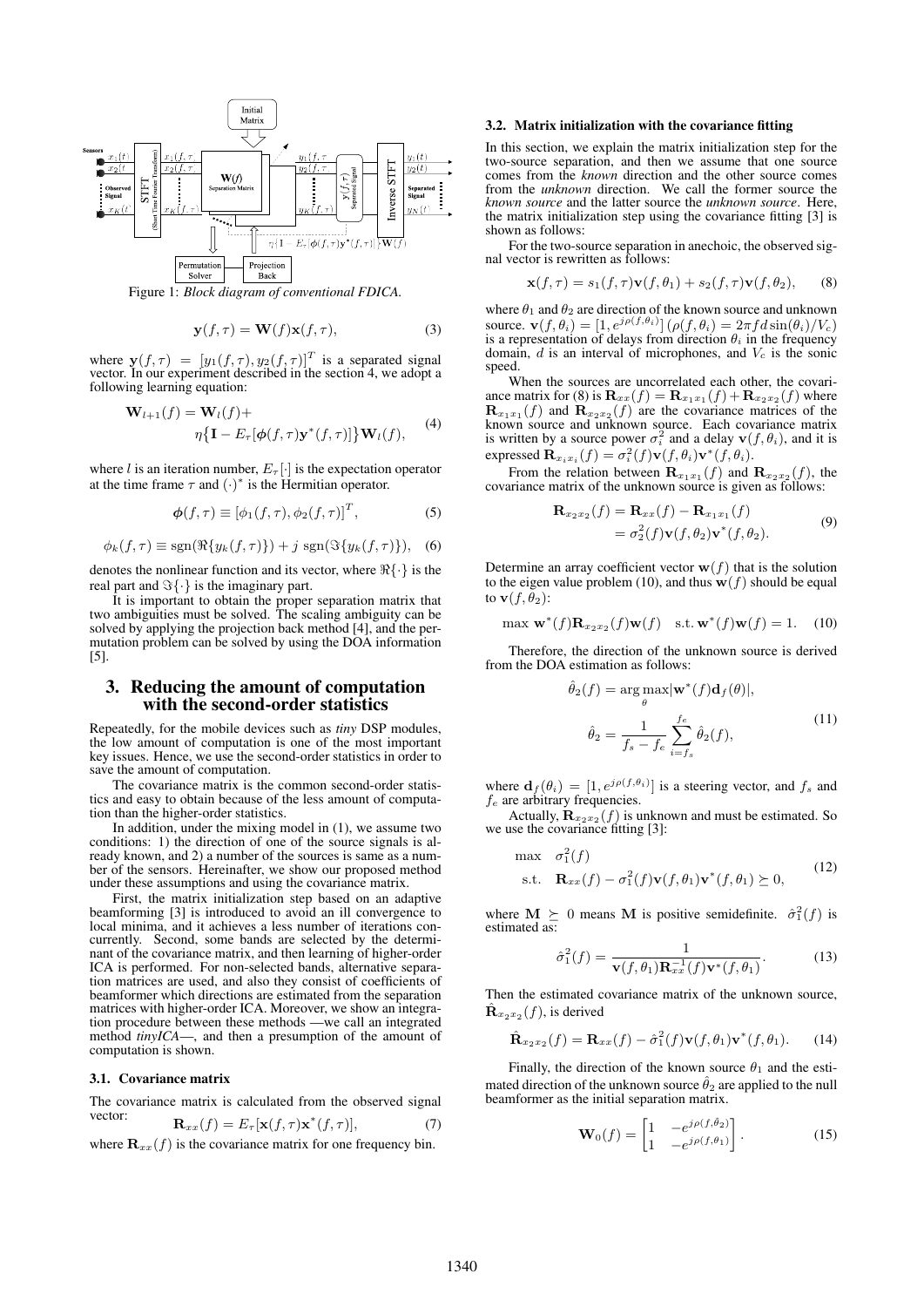#### 3.3. Learning band selection

In this section, we show that the determinant of the covariance matrix indicates source powers and a scale factor of propagations and mixing, and also it is shown as an appropriate scalar value to select useful bands for learning FDICA.

The covariance matrix is transformed by (1), and hereinafter the frequency index f and the frame index  $\tau$  are omitted to simplify equations:

$$
\mathbf{R}_{xx} = \mathbf{A} E_{\tau} [\mathbf{s} \mathbf{s}^*] \mathbf{A}^* \equiv \mathbf{A} \mathbf{R}_{ss} \mathbf{A}^*, \tag{16}
$$

where  $\mathbf{R}_{ss}$  is the covariance matrix of the source signals. It is assumed that  $\mathbf{R}_{ss}$  can decompose the eigen values  $\Lambda$  and the eigen vectors Q. Moreover, it is expressed  $\mathbf{R}_{ss} = \mathbf{Q}\Lambda \mathbf{Q}^*$ where  $Q$  is the orthonormal matrix.

The determinant of Q satisfies  $det(\mathbf{Q}\mathbf{Q}^*)=1$ , where the determinant of a matrix  $M$  is denoted  $det M$ . The diagonal matrix  $\Lambda$  is equal to diag $\{\lambda_i\}$  where  $\lambda_i$  is the i-th eigen value, and thus det $\hat{\mathbf{R}_{ss}} = \det \tilde{\mathbf{\Lambda}}$  is derived. Moreover, the determinant of the covariance matrix is expressed as follows:

$$
\det \mathbf{R}_{xx} = \det \mathbf{A} \det \mathbf{\Lambda} \det \mathbf{A}^*
$$

$$
= |\det \mathbf{A}|^2 \prod_i \lambda_i \quad (\because (\det \mathbf{A})^* = \det \mathbf{A}^*). \tag{17}
$$

The equation (17) implies a relation between sources and transmissions. The sense of detA is a scaling factor of the linear projection of  $A$  in basic linear algebra. From (17), the covariance matrix of the observed signals shows source powers that their amounts are changed with propagation and mixing. If there is the only one source in one of the frequency bands, the rank of  $\mathbf{R}_{xx}$  is not full, and  $\text{det} \mathbf{R}_{xx}$  becomes zero. Therefore, scale of  $\text{det} \mathbf{R}_{xx}$  is appropriate criteria to select the frequency bands.

These aspects imply that the determinant of the covariance matrix has information of source signals and systems of propagation and mixing.

Finally, the separation matrix for non-learning bands should be fixed. It was shown that the separation matrix of ICA is equivalent to the acoustical beamformer [6]. The DOA  $\tilde{\theta}_i$  is estimated from the separation matrix similar to (11), and sets the null beamformer coefficients into the non-learning bands:

$$
\mathbf{W}(f) = \begin{cases} \mathbf{W}_{ICA}(f) & (learned) \\ \mathbf{W}_{NBF}(f) = \begin{bmatrix} 1 & -e^{j\rho(f,\tilde{\theta}_2)} \\ 1 & -e^{j\rho(f,\tilde{\theta}_1)} \end{bmatrix} & (not learned) \\ (18) \end{cases}
$$

#### 3.4. Integration procedure

In section 3.2 and 3.3, two new methods are introduced for saving the amount of computation of FDICA. They are integrated and described as the following process, and we call this method *tinyICA*.

- 1. Calculate  $\mathbf{R}_{xx}$  for each frequency bin.
- 2. Calculate det $\mathbf{R}_{xx}$ .
- 3. Covariance Fitting:
	- (a) Estimate the known source power  $\hat{\sigma}_1^2(f)$ .
	- (b) Estimate the covariance matrix  $\hat{\mathbf{R}}_{x_2x_2}$ .
	- (c) Estimate the direction  $\hat{\theta}_2(f)$  and  $\hat{\theta}_2$ .
- 4. Learning Band Selection:
	- (a) Select P biggest det $\mathbf{R}_{xx}$  bins.
	- (b) Learn the separation matrix for the  $P$  bins.
	- (c) Estimate DOAs  $\{\tilde{\theta}, \tilde{\theta}_2\}$  from the separation matri-
	- (d) Set NBF with  $\{\tilde{\theta}, \tilde{\theta}_2\}$  for the non-selected bands.

The block diagram of the proposed method is shown in Fig-2.



Figure 2: *Block diagram of* tinyICA*.*

|  |  |  | Table 1: ICA parameters |
|--|--|--|-------------------------|
|--|--|--|-------------------------|

| FFT Size         | $1024$ [sample]                         |
|------------------|-----------------------------------------|
| FFT Shift        | 512 [sample]                            |
| Learning Time    | $3$ [sec]                               |
| <b>Iteration</b> | 10,20,40,80,160,240,320,400,500 [times] |
| Step Size        | O 01                                    |
| Perm. Solver     | DOA                                     |

#### 3.5. Presumption of the amount of computation

We estimate the number of operations (multiplication, addition as floating operations) and memory size to evaluate suitability for *tiny* DSP modules. They are shown in Table 2.

The parameters of ICA are shown in Table 1. The differences of the estimation between conventional method and the proposed method are 1) the number of iterations, 2) the matrix initialization step and 3) the number of selected bands. For conventional FDICA, 1) 500 iterations, 2) the identity matrix and 3) full selected bands are used. For the proposed method, 1) 100 iterations, 2) the proposed matrix initialization step and 3) 50 selected bands are used.

From Table 2, the proposed method shows improvement of 15% calculations and 17% memory size compared to conventional FDICA. In other words, a reduction of amount of computation is over 80%.

#### 4. Experimental Results

In this section, we show the performance of *tinyICA* by convergence and separation properties by the source separation simulation.

Signals for simulation are shown in Table 3, and they are recorded in an anechoic room and a reverberant room. The recording condition is shown in Fig-3: the each voice signal is played back through a loudspeaker and recorded individually. The signals are mixed, when they are simulated. The parameters of ICA and the microphone array are shown in Table 1 and Table 4. Moreover, we use Noise Reduction Rate (NRR) [7] which indicates a difference between an output (processed) SNR and an input SNR.

For the separation matrix initialization, NRR is evaluated in terms of the number of iterations to measure a convergence property, and in addition, based on a position symmetry, we only simulate a quarter round position. We change the separation matrix initialization step: the proposed method, the identity matrix and the *ideal* null beamformer (assume that the directions of sources are known). In Fig-4 and Fig-5, the proposed method shows nearly ideal performance corresponding to the

Table 2: *Amounts of computation*

|                             | conventional | proposed |
|-----------------------------|--------------|----------|
| number of operations [MOPs] | 146          |          |
| size of memory [Bytes]      | 156k         | '98k     |